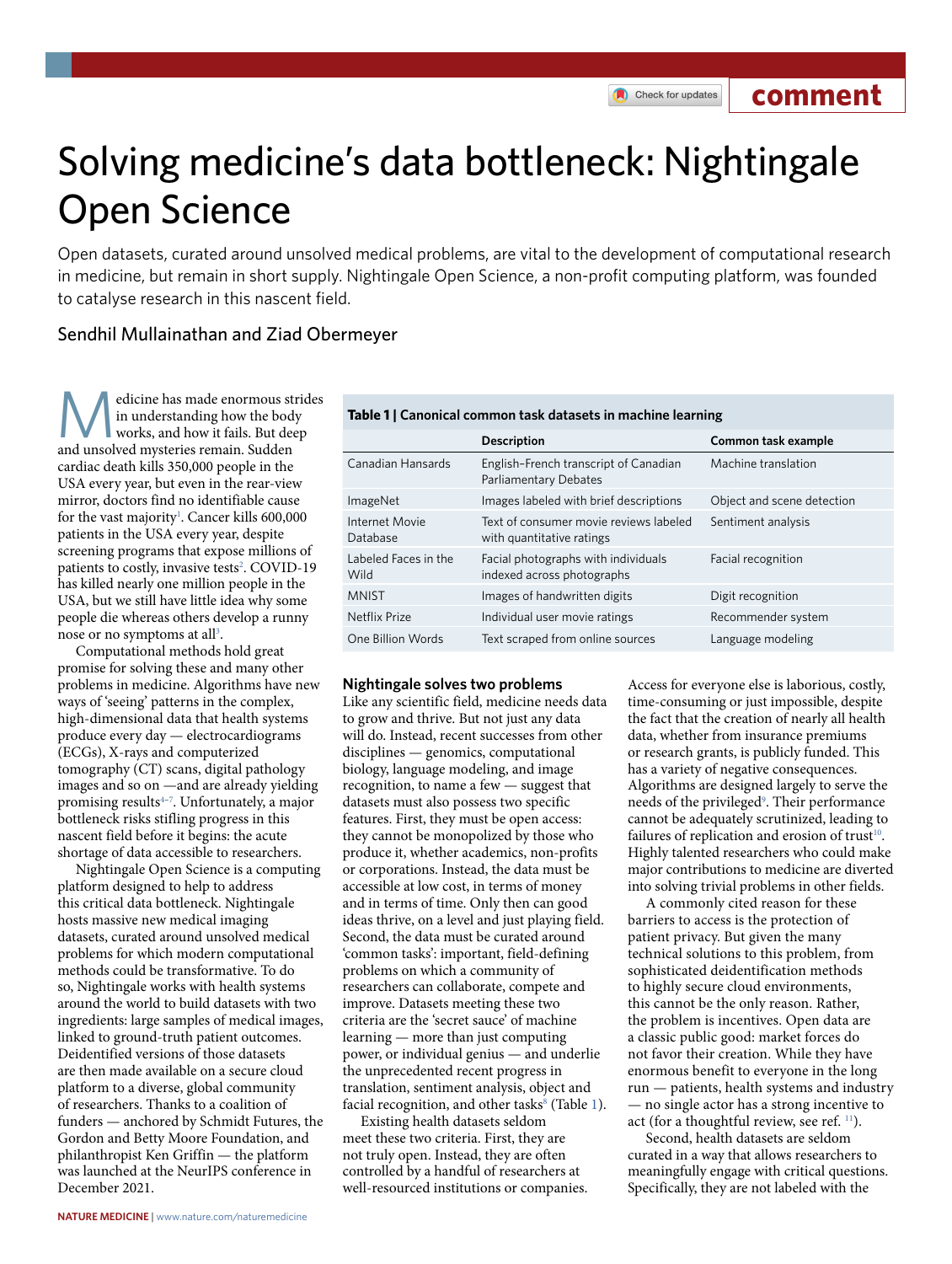# <span id="page-1-0"></span>**Box 1 | Why focus on imaging data?**

First, medical images are rich sources of signal about patient health — so rich that doctors are unlikely to make full use of all the information contained within them. By contrast, most electronic health record data (for example, diagnoses, procedures and text-based notes) are directly produced by doctors, who are necessarily aware of the information they contain.

Second, standardization of imaging protocols across time and place means that a chest X-ray in India looks much like an X-ray in San Francisco, USA. Of course, there is some variation across sites and equipment manufacturers, but it is small

ground-truth patient outcomes that are necessary for researchers to solve non-trivial problems. Many health datasets available today implicitly treat human opinion as ground truth: an ECG is labeled with a cardiologist's judgment of arrhythmia, an X-ray is labeled with a radiologist's judgment on the severity of arthritis. While human labels are useful for efforts to automate human judgment, such efforts will also automate human biases and errors<sup>12,[13](#page-2-10)</sup>. And ultimately, this approach is highly limiting: we want algorithms to do better than humans, not just produce the same results. To do so, we need algorithms that learn from nature — patient experiences and health outcomes — not physician judgment.

The task of creating ground-truth labels is not easy. Consider the task of labeling a biopsy image. It would be useful to know whether a patient ultimately progressed to metastatic cancer. But doing so, even when comprehensive electronic health records are available, requires a great deal of specialized knowledge: about cancer and where it metastasizes, how that event is recorded in the course of usual care, and how structural biases in health care affect when and how data are recorded. This places a major burden on individual researchers, particularly those without deep medical domain expertise. More problematic still, ground-truth labeling is also often infeasible in existing datasets: they can require dedicated efforts to link health system data to external sources of truth, for example, cancer registries or death records. Many health systems in the USA only record a patient's death if it happens within the four walls of the hospital — a problem given that only one-third of deaths in the USA occur in hospital. Linkages, for example to Social Security data in the USA

compared to the practice and system-level variation afecting non-imaging data.

Third, technical tools for deidentifcation of medical images exist, and existing legal frameworks (for example, HIPAA in the USA) permit sharing such data. Diferent types of imaging present diferent challenges — the numeric time series that makes up ECG waveforms is trivial to deidentify, while a head magnetic resonance imaging (MRI) scan that could allow facial reconstruction is more complex — but these challenges are increasingly tractable (for example, all major cloud platforms offer a robust set of deidentifcation tools).

or government registries elsewhere, can be essential but are neglected in many current datasets of health records.

#### **Nightingale's accomplishments so far**

By working closely with health systems, and investing in careful curation of data, Nightingale builds datasets that allow researchers to start asking and answering good questions quickly. At the time of launch, the platform housed five new imaging datasets (Box [1\)](#page-1-0) totaling over 40 TB of images and waveforms, each focused on an important unsolved problem (Table [2](#page-2-11)).

All datasets are carefully documented not just with data dictionaries, but also a great deal of information on dataset construction and contents. This is responsive to growing awareness that some of the biggest problems in machine learning — failures to generalize, dataset shift, lack of representation and so on — happen when researchers overlook critical details of dataset creation.

These datasets were built collaboratively with a range of health systems from around the world. Diversity of data is a key consideration, given the non-representative nature of many current datasets used to build algorithms. In the San Francisco Bay Area, for example, Nightingale partners with a leading academic medical center, and also a far less well-resourced county hospital system. Abroad, partners include a large urban hospital in Taiwan, and will soon expand to partnerships in Cameroon and Tamil Nadu.

#### **How to interact with Nightingale**

A key design principle of the platform is to minimize frictions in accessing the data, without compromising security or ethics. Practically, this means the process by which researchers gain access to the data is simple, easy and quick. No specific approval is

required for research projects — a process that can take many months to complete in other health record datasets. Instead, users are approved on the basis of authenticating their identity, proving that they know how to handle potentially sensitive health data, and signing a data use agreement covering non-profit research (and non-profit research only). Following this, they are typically approved and can start working with data immediately. The interface is a familiar one for most researchers: a standard cloud computing environment with Jupyter notebooks and the ability to load nearly any package needed.

While the front-end experience is streamlined, the back end deploys a range of measures to ensure the highest security and ethical standards. First, Institutional Review Board-approved agreements cover all the research done to create and deidentify the datasets. Second, only deidentified data, certified by either our partner or by a third party under HIPAA Safe Harbor, are maintained on Nightingale. Third, and despite the lower risk of deidentified data, the data cannot leave: there is no download, and all access and analysis is done on the cloud computing platform Nightingale provides. Fourth, because the platform maintains total control of the data, every line of code executed on the platform can be surveilled and audited for compliance, giving immediate recourse against bad actors.

#### **Legal and ethical barriers**

We faced considerable skepticism about our ability to find hospital partners who would agree to any release of data, even deidentified. While many prospective partners declined to participate — citing privacy, insufficient funding, and a host of other reasons — we were encouraged to find a critical mass of institutions who shared our vision and signed on. Leaders and researchers at these systems were highly motivated by the value of these data to their patients and others around the world, as well as the prospect that the world's best computational researchers could be enticed to work on their problems, at no cost to them.

That said, we did face genuine challenges in our ability to successfully create open datasets as part of these collaborations. The first was a set of very understandable concerns regarding patient privacy. The deidentified nature of Nightingale datasets means that providing them to researchers is clearly allowed, under legal provisions for the sharing of such data for research in the USA and Europe (according to HIPAA and GDPR, respectively). Despite that, many internal legal teams adopted a far more restrictive interpretation than actually required by law.